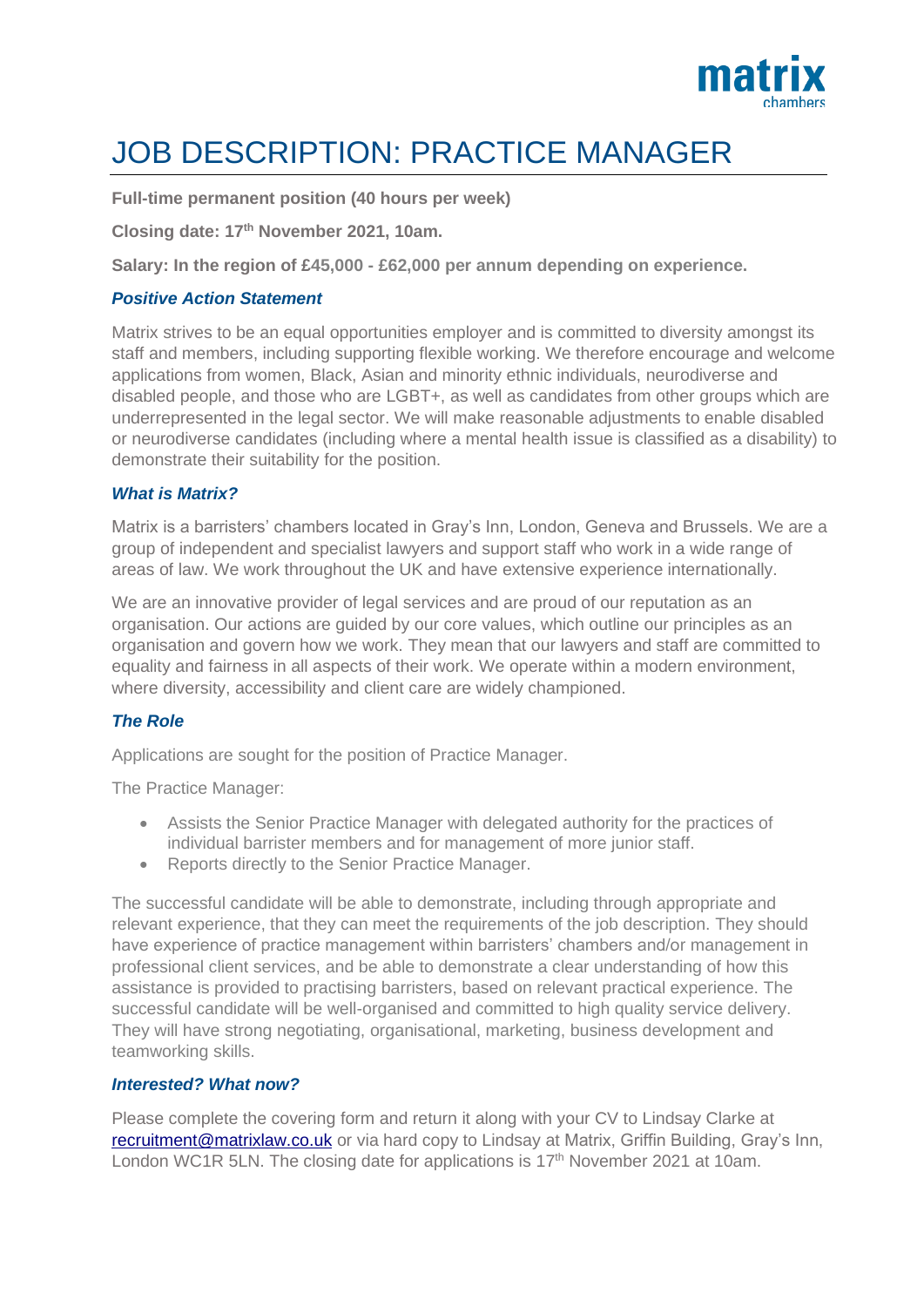

# *Guidance for completing our form*

Your covering form and CV is the first stage of the recruitment process and it is the only basis on which we make a selection for interview.

When completing the form please address each of the skills listed in the table below. Where possible please provide examples relating to your previous experience. As a guideline, each point should be addressed in less than 250 words.

|    | Experience/Skill                                                                                                                                                                                                                                                                                                                  | <b>Essential/Desirable</b> |
|----|-----------------------------------------------------------------------------------------------------------------------------------------------------------------------------------------------------------------------------------------------------------------------------------------------------------------------------------|----------------------------|
| 1. | Experience of practice management within barristers'<br>chambers and/or management in professional client<br>services. This experience may have been acquired<br>with a set of barristers in England and Wales or with<br>advocates practising in other jurisdictions, or in other<br>roles that can be demonstrated as relevant. | <b>Essential</b>           |
|    | 2. Ability to manage and develop the practices of a<br>diverse team of barristers, including excellent<br>teamworking and negotiating skills.                                                                                                                                                                                     | <b>Essential</b>           |
|    | 3. Ability to manage and prioritise a complex, high-<br>profile, and demanding workload within a team<br>environment. Ability to work effectively within a fast-<br>paced team.                                                                                                                                                   | Essential                  |
| 4. | Discretion, good judgement and the ability to handle<br>sensitive issues skilfully and confidentially where<br>necessary.                                                                                                                                                                                                         | Essential                  |
| 5. | Ability to network effectively, to spot and capitalise on<br>opportunities for business development; and to build<br>and maintain client relationships.                                                                                                                                                                           | <b>Essential</b>           |
|    | 6. Commitment to, and track record in, provision of<br>quality service to all types of clients.                                                                                                                                                                                                                                   | Essential                  |
|    | 7. An understanding of and commitment to the values<br>of Matrix. Please choose one Core Value and tell us<br>why you think it is important within your application<br>form.                                                                                                                                                      | Essential                  |
|    | 8. Excellent communication and negotiation skills, both<br>verbal and written; and excellent numeracy skills.                                                                                                                                                                                                                     | <b>Essential</b>           |
| 9. | Excellent IT skills, including Microsoft<br>Office. Experience of LEX case management system<br>(or other chambers case management software)<br>would be an advantage but training will be given.                                                                                                                                 | <b>Essential</b>           |
|    | 10. Understanding of the contractual terms and<br>administrative requirements on which barristers<br>undertake work; of Conditional Fee Agreements<br>(CFAs); and of cost budgeting (Precedent H).                                                                                                                                | Desirable                  |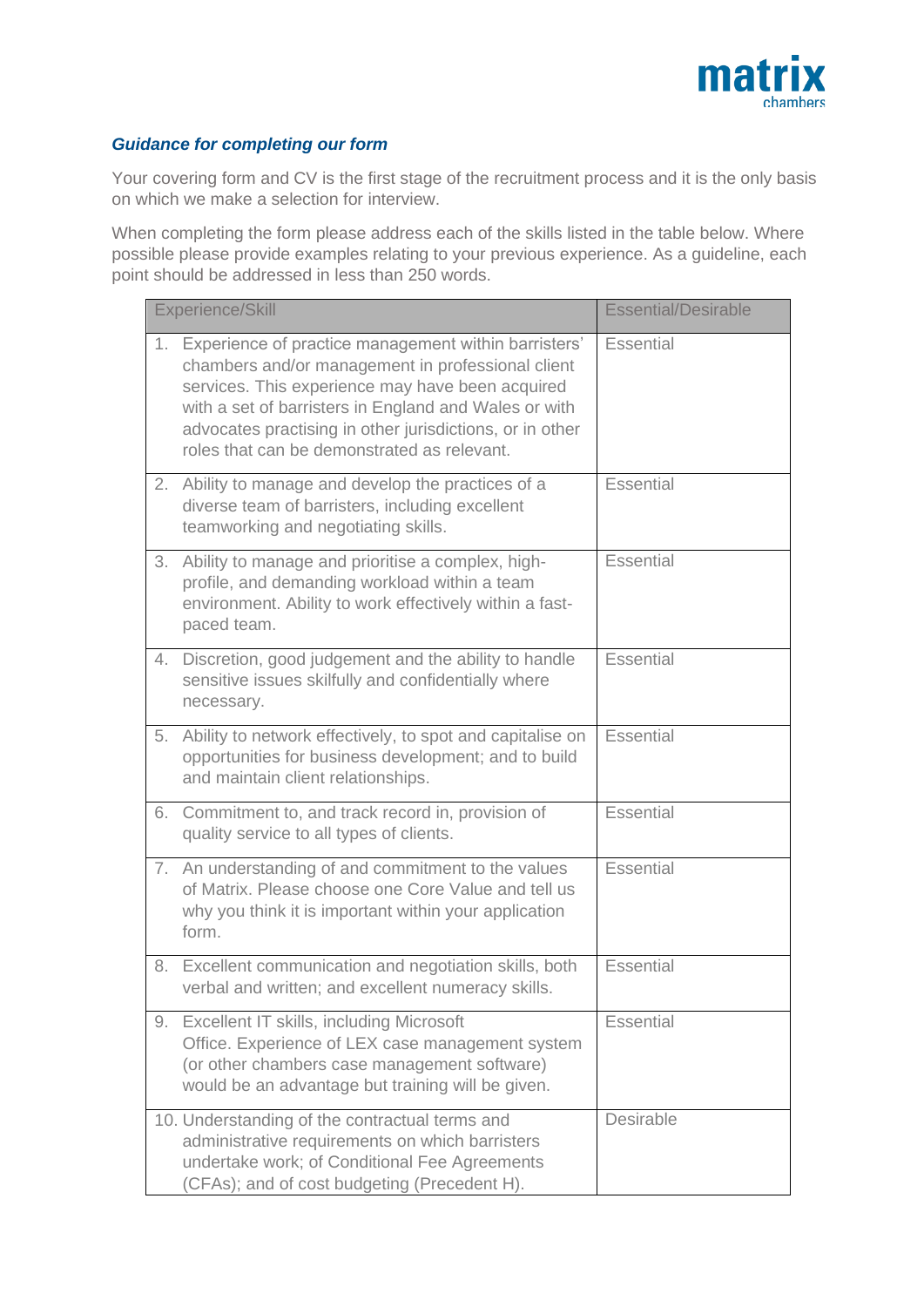

| Understanding of the direct access scheme for<br>barristers.                                        |                  |
|-----------------------------------------------------------------------------------------------------|------------------|
| 11. Experience of case listing processes within tribunals,<br>High Court, Court of Appeal and UKSC. | Desirable        |
| 12. Experience in the practice area of public law.                                                  | <b>Desirable</b> |

## *What you can offer us*

The Practice Manager will:

## **Operational Practice Management**

- 1. Deal with professional enquiries about the experience and availability of barrister members to assist with the provision of legal advice and advocacy.
- 2. Organise bookings, listings and diary management for members. In line with agreed procedures, ensure all opportunities are recorded from point of first enquiry on the case management system (LEX) and followed up with all subsequent case information accurately recorded and actioned.
- 3. Negotiate professional fees for members' work, discussing these with members, Senior Practice Managers and clients alike.
- 4. Ensure that administrative aspects of members' practices, e.g. the arrangement of meetings, court listings, etc. are organised in a highly efficient manner.
- 5. Assist the Senior Practice Manager (or take responsibility as directed) in reviewing of members' diaries, anticipating potential problems or gaps, chasing instructions, agreeing fees, negotiating staged fees and other matters as required.
- 6. Supervise and direct the work of the Assistant Practice Managers, delegating work as appropriate. Overseeing and directing, where necessary, the efficient administration of the following day's diary and the daily Court run, assisting where necessary.
- 7. Assist all other members of the Staff Team to provide an excellent standard of service to members and their professional clients, e.g. by liaising closely with Matrix's Fees Team to ensure that information for invoicing is provided in a timely and clear manner.
- 8. Identify opportunities for effective cross-selling of work amongst all the members, liaising and working effectively with other Practice Teams and their clients where necessary.
- 9. Maintain good communications and provide appropriate assistance and cover for the other practice management teams in the event of the absence of colleagues for whatever reason, including providing overall management of the Practice Team in the absence of the Senior Practice Manager.
- 10. Maintain good working relationships, including with members and others at Matrix, professional clients, partner organisations of Matrix, officers of the Courts, and with staff and barristers in other chambers.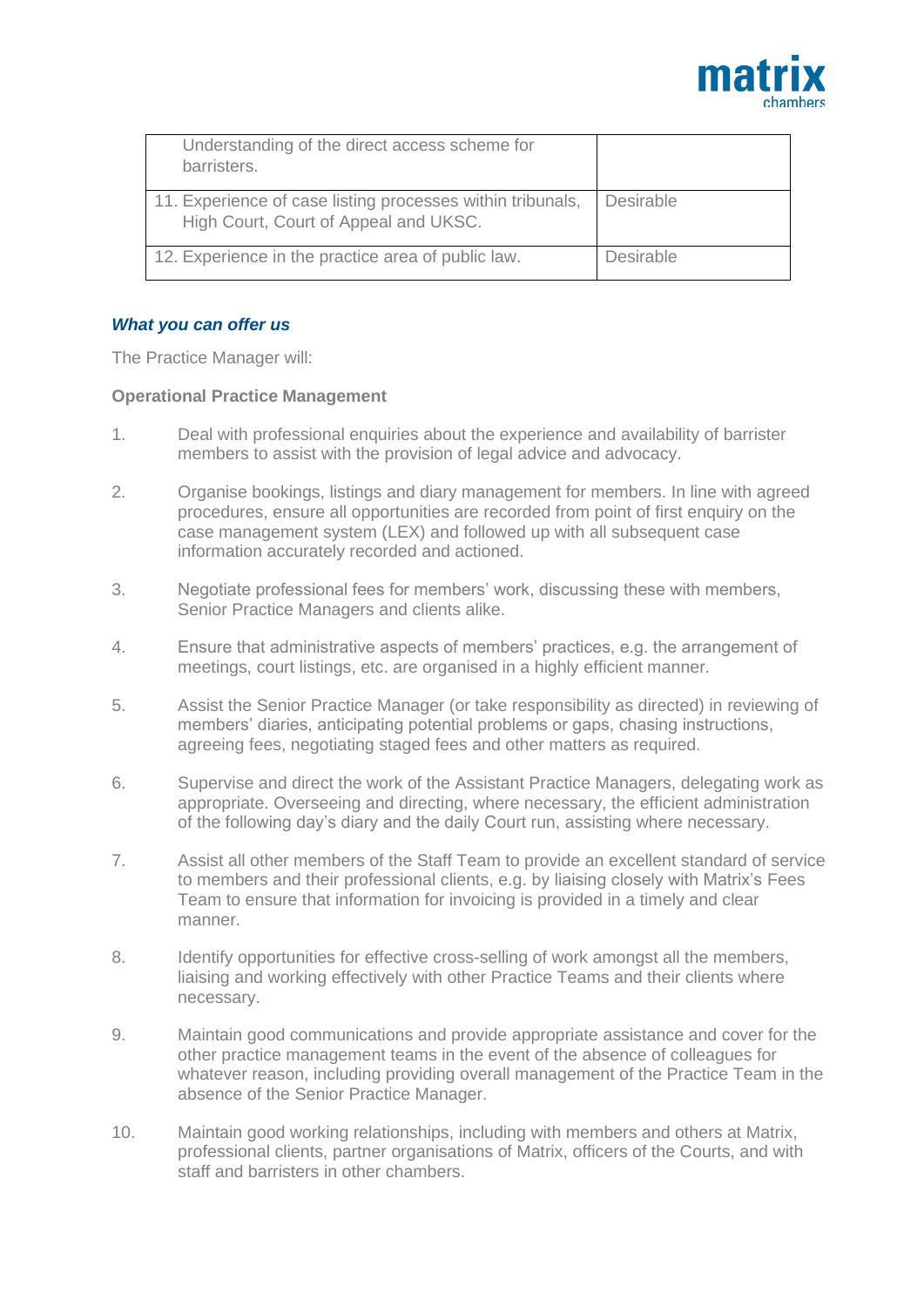

# **Practice Development**

- 11. Develop an in-depth knowledge of the members within your team and their practice areas. Establish strong relationships with the members in your team and their clients; explore opportunities to expand their portfolio of clients. Maintain market awareness of developments within practice areas.
- 12. Working with colleagues, ensure that actions agreed at regular practice review meetings are recorded and are put into effect. Attend and help prepare for practice review meetings with the Senior Practice Manager, and conduct alone where directed.
- 13. Assist with the strategic practice management work of the Senior Practice Manager and Chief Executive, taking delegated authority for one or more areas of practice as appropriate and requested.
- 14. Contribute to marketing and other business development activities intended to promote and assist the practice development of members and practice groups. Attend events after working hours and meetings with clients from time to time.
- 15. Take a proactive approach to meeting with clients, both domestically and internationally, where opportunities arise.

# **Administration and other duties**

- 16. Participate and contribute in meetings of the Practice Team and Staff Team.
- 17. Where appropriate, participate in other working or project groups that may be formed from time-to-time to take forward operational or strategic plans.

# *What we can offer you*

- Full-time permanent position.
- The position attracts a salary in the region of £45,000 £62,000, depending on experience.
- 23 days' holiday (increasing by one day for each year of service up to a maximum of 27 days).
- A 40-hour working week. Matrix opening hours are Monday to Friday, 8am to 7pm. Practice staff work on a rota system and cover shifts of 8am–5pm; 9am–6pm; 10am– 7pm.
- You will be automatically enrolled into the Aviva group pension Scheme. You can opt out of this.
- Life Assurance
- Matrix participates in the Bike to Work scheme.
- Six months' probationary period.
- An interest free travel loan is available on the successful completion of probationary period.
- Three months' notice period.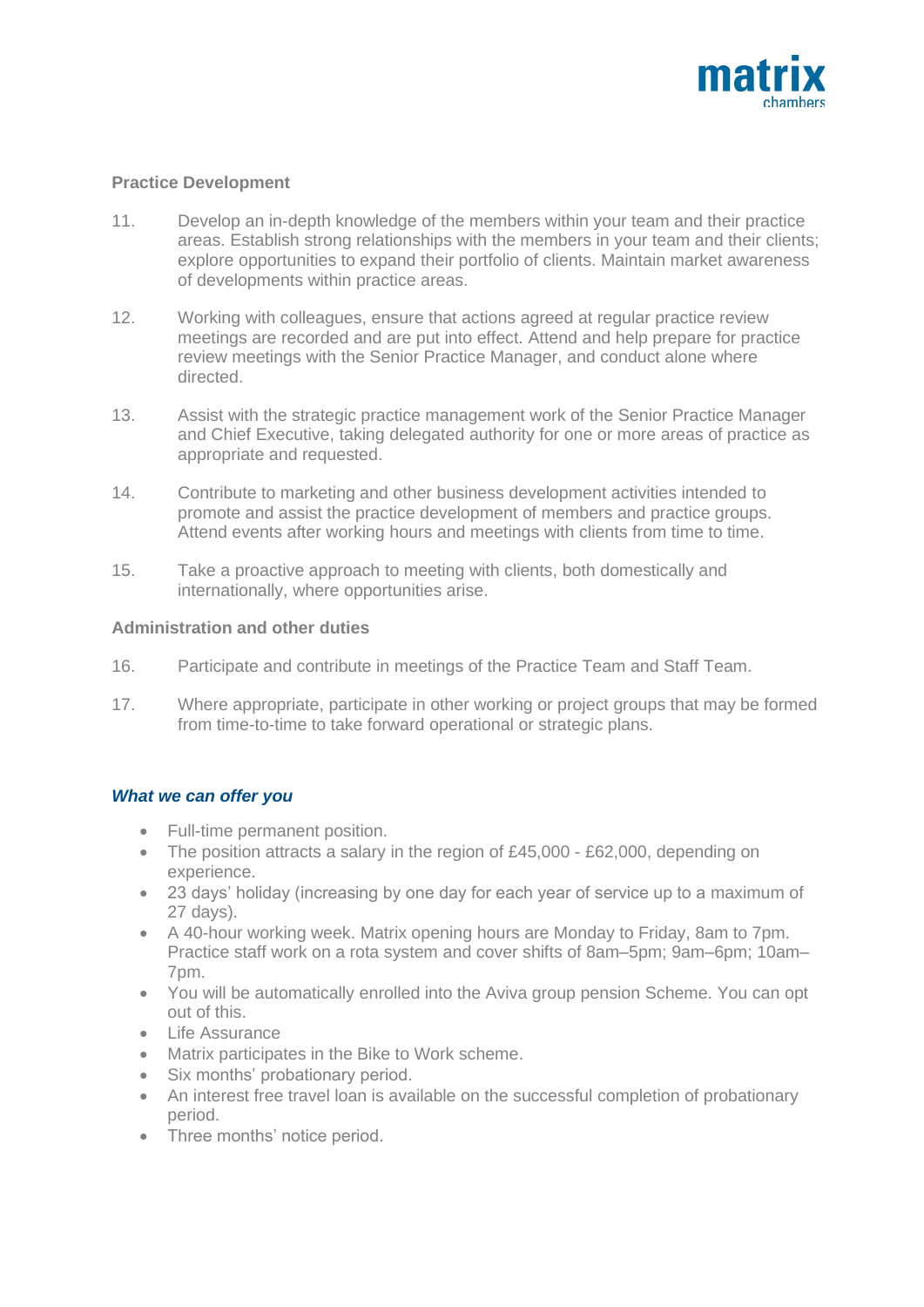

## *Development and Progression Opportunities*

• The post-holder will be appraised on a regular basis and specific training and development opportunities will be agreed.

Matrix is committed to a policy of equal opportunity for all staff. We will not discriminate on grounds of sex, gender identity, race, nationality or ethnicity, disability, sexual orientation, religion or belief, age or any other factor irrelevant to a person's work. Assessment for recruitment and career progression purposes is based entirely on the individual's ability and suitability for the work. We are committed to providing staff of all ages and backgrounds with opportunities to maximise their skills and achieve their potential.

## *Core Values*

Our core values govern the way we work and how our organisation operates. They mean that our lawyers and staff are committed to equality and fairness in all aspects of their work.

Our core values include:

#### **How We Deliver Legal Services**

Client care and quality of service *Everyone at Matrix is committed to providing high quality client care and legal service.*

#### Working together

*Although our lawyers are individual practitioners, they are committed to teamwork and cooperation in delivering legal services, including through sharing legal knowledge and experience.*

#### Independence

*Our lawyers are independent practitioners who promote the interests of their clients, whoever they may be. Matrix is committed to the protection of individuals' rights, and to the interests of corporate clients and public and governmental bodies.*

#### Innovation

*Everyone at Matrix is committed to innovation, to trying new ways of delivering legal services, and to breaking down barriers with other providers of legal services.*

Working with academic lawyers *Everyone at Matrix is committed to enhancing collaboration with academic lawyers.*

The legal profession's wider responsibilities *We share a commitment to the legal profession's wider responsibilities to society.*

#### Public service

*Everyone at Matrix is committed to a public service ethos including to publicly funded work (including for public authorities), public interest litigation and, where appropriate, unpaid work, all of which has equal esteem with private client work.*

#### **Our Organisation**

#### A democratic structure

*All Members of Matrix have an equal say in the running of the organisation.*